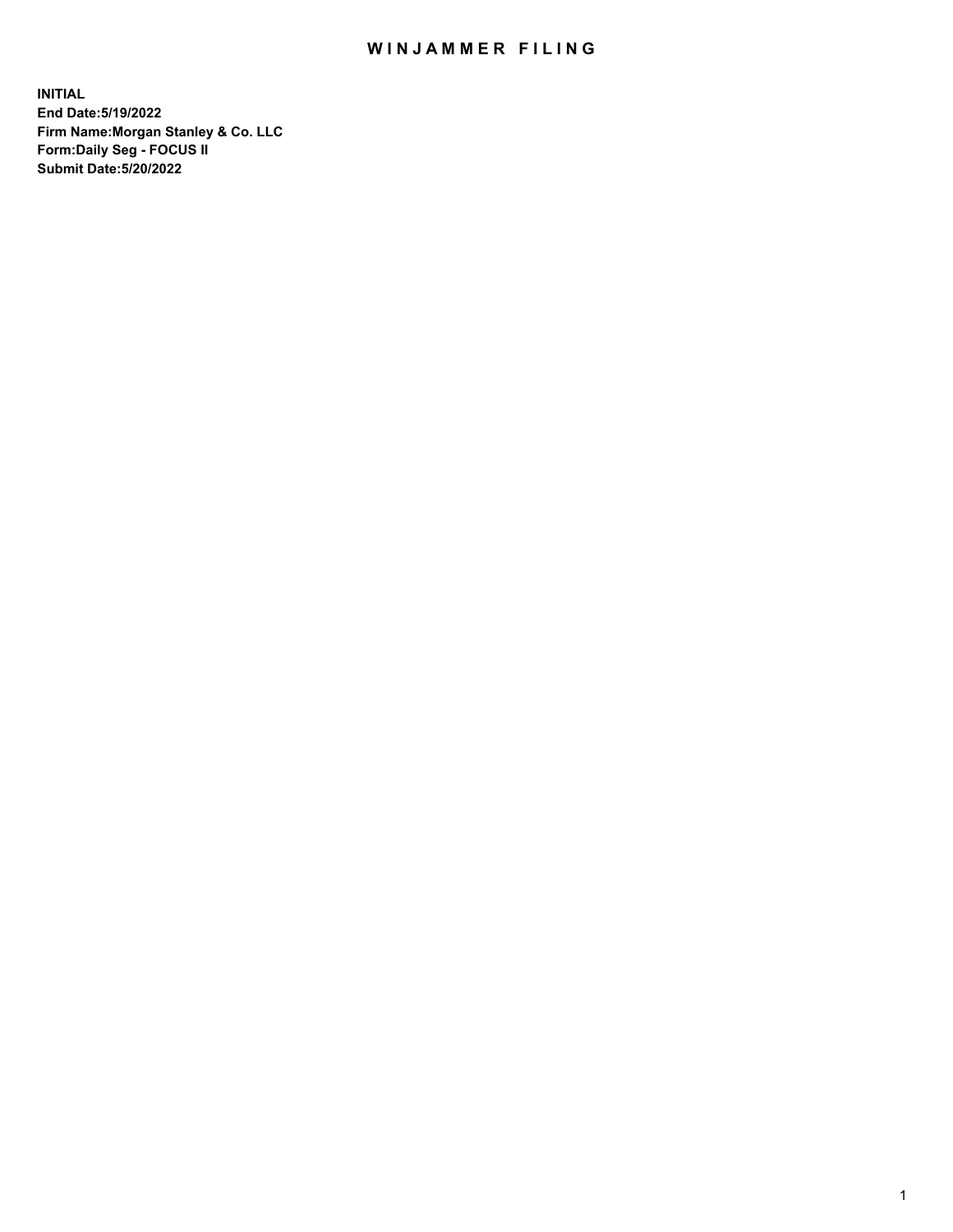**INITIAL End Date:5/19/2022 Firm Name:Morgan Stanley & Co. LLC Form:Daily Seg - FOCUS II Submit Date:5/20/2022 Daily Segregation - Cover Page**

| Name of Company                                                                                                                                                                                                                                                                                                                | Morgan Stanley & Co. LLC                               |
|--------------------------------------------------------------------------------------------------------------------------------------------------------------------------------------------------------------------------------------------------------------------------------------------------------------------------------|--------------------------------------------------------|
| <b>Contact Name</b>                                                                                                                                                                                                                                                                                                            | <b>Ikram Shah</b>                                      |
| <b>Contact Phone Number</b>                                                                                                                                                                                                                                                                                                    | 212-276-0963                                           |
| <b>Contact Email Address</b>                                                                                                                                                                                                                                                                                                   | Ikram.shah@morganstanley.com                           |
| FCM's Customer Segregated Funds Residual Interest Target (choose one):<br>a. Minimum dollar amount: ; or<br>b. Minimum percentage of customer segregated funds required:% ; or<br>c. Dollar amount range between: and; or<br>d. Percentage range of customer segregated funds required between:% and%.                         | 235,000,000<br><u>0</u><br>0 <sup>0</sup><br><u>00</u> |
| FCM's Customer Secured Amount Funds Residual Interest Target (choose one):<br>a. Minimum dollar amount: ; or<br>b. Minimum percentage of customer secured funds required:% ; or<br>c. Dollar amount range between: and; or<br>d. Percentage range of customer secured funds required between:% and%.                           | 140,000,000<br><u>0</u><br><u>00</u><br>00             |
| FCM's Cleared Swaps Customer Collateral Residual Interest Target (choose one):<br>a. Minimum dollar amount: ; or<br>b. Minimum percentage of cleared swaps customer collateral required:% ; or<br>c. Dollar amount range between: and; or<br>d. Percentage range of cleared swaps customer collateral required between:% and%. | 92,000,000<br><u>0</u><br><u>00</u><br>00              |

Attach supporting documents CH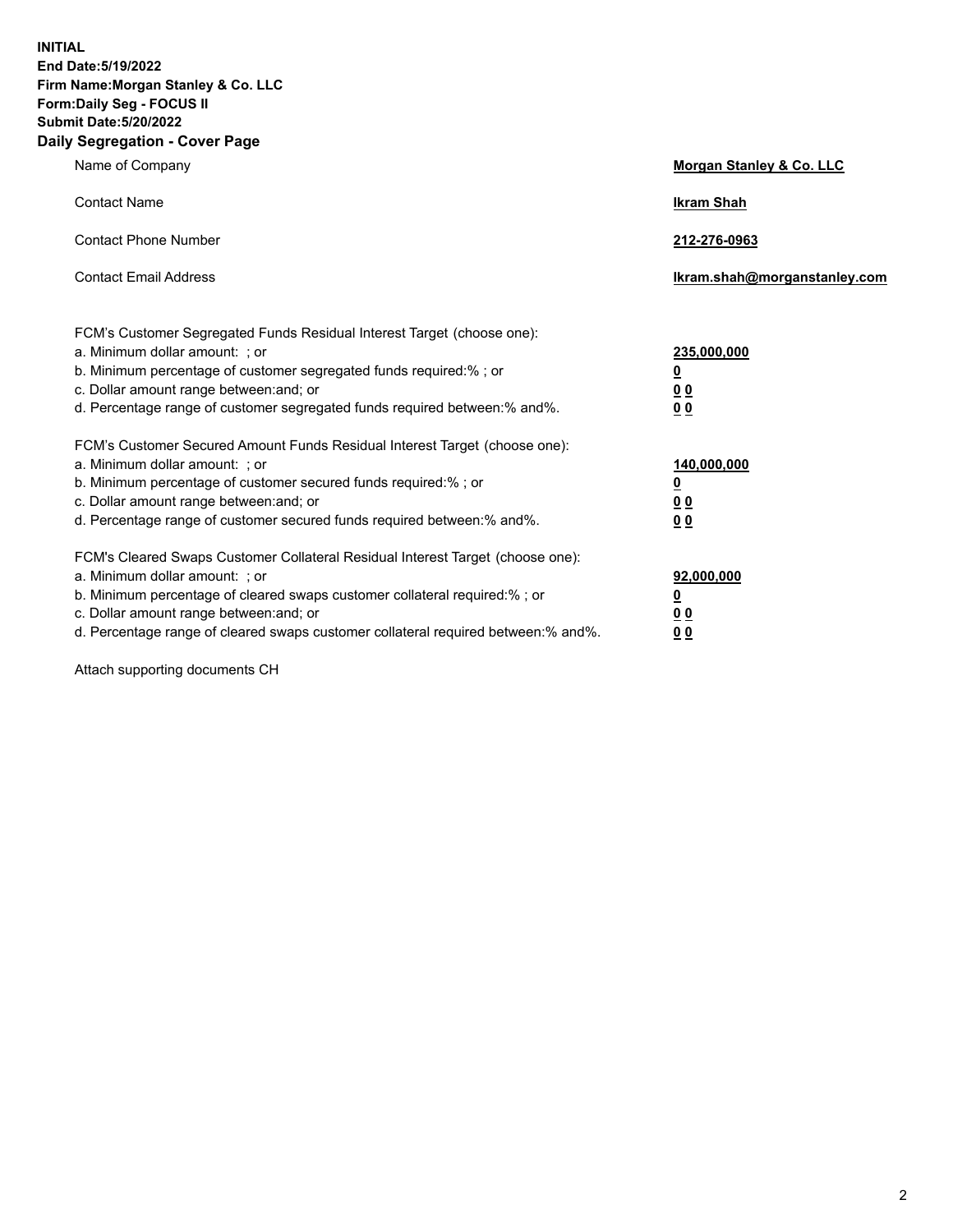## **INITIAL End Date:5/19/2022 Firm Name:Morgan Stanley & Co. LLC Form:Daily Seg - FOCUS II Submit Date:5/20/2022 Daily Segregation - Secured Amounts** Foreign Futures and Foreign Options Secured Amounts Amount required to be set aside pursuant to law, rule or regulation of a foreign government or a rule of a self-regulatory organization authorized thereunder **0** [7305] 1. Net ledger balance - Foreign Futures and Foreign Option Trading - All Customers A. Cash **6,131,766,353** [7315] B. Securities (at market) **2,826,824,157** [7317] 2. Net unrealized profit (loss) in open futures contracts traded on a foreign board of trade **257,000,618** [7325] 3. Exchange traded options a. Market value of open option contracts purchased on a foreign board of trade **35,118,525** [7335] b. Market value of open contracts granted (sold) on a foreign board of trade **-23,332,505** [7337] 4. Net equity (deficit) (add lines 1. 2. and 3.) **9,227,377,148** [7345] 5. Account liquidating to a deficit and account with a debit balances - gross amount **177,142,204** [7351] Less: amount offset by customer owned securities **-175,086,572** [7352] **2,055,632** [7354] 6. Amount required to be set aside as the secured amount - Net Liquidating Equity Method (add lines 4 and 5) **9,229,432,780** [7355] 7. Greater of amount required to be set aside pursuant to foreign jurisdiction (above) or line 6. **9,229,432,780** [7360] FUNDS DEPOSITED IN SEPARATE REGULATION 30.7 ACCOUNTS 1. Cash in banks A. Banks located in the United States **16,179,088** [7500] B. Other banks qualified under Regulation 30.7 **155,720,359** [7520] **171,899,447** [7530] 2. Securities A. In safekeeping with banks located in the United States **1,732,448,410** [7540] B. In safekeeping with other banks qualified under Regulation 30.7 **115,976,161** [7560] **1,848,424,571** [7570] 3. Equities with registered futures commission merchants A. Cash **30,543,878** [7580] B. Securities **0** [7590] C. Unrealized gain (loss) on open futures contracts **-4,628,773** [7600] D. Value of long option contracts **0** [7610] E. Value of short option contracts **0** [7615] **25,915,105** [7620] 4. Amounts held by clearing organizations of foreign boards of trade A. Cash **0** [7640] B. Securities **0** [7650] C. Amount due to (from) clearing organization - daily variation **0** [7660] D. Value of long option contracts **0** [7670] E. Value of short option contracts **0** [7675] **0** [7680] 5. Amounts held by members of foreign boards of trade A. Cash **6,299,378,025** [7700] B. Securities **978,399,586** [7710] C. Unrealized gain (loss) on open futures contracts **261,629,391** [7720] D. Value of long option contracts **35,118,525** [7730] E. Value of short option contracts **-23,332,505** [7735] **7,551,193,022** [7740] 6. Amounts with other depositories designated by a foreign board of trade **0** [7760] 7. Segregated funds on hand **0** [7765] 8. Total funds in separate section 30.7 accounts **9,597,432,145** [7770]

- 9. Excess (deficiency) Set Aside for Secured Amount (subtract line 7 Secured Statement Page 1 from Line 8)
- 10. Management Target Amount for Excess funds in separate section 30.7 accounts **140,000,000** [7780]
- 11. Excess (deficiency) funds in separate 30.7 accounts over (under) Management Target **227,999,365** [7785]

**367,999,365** [7380]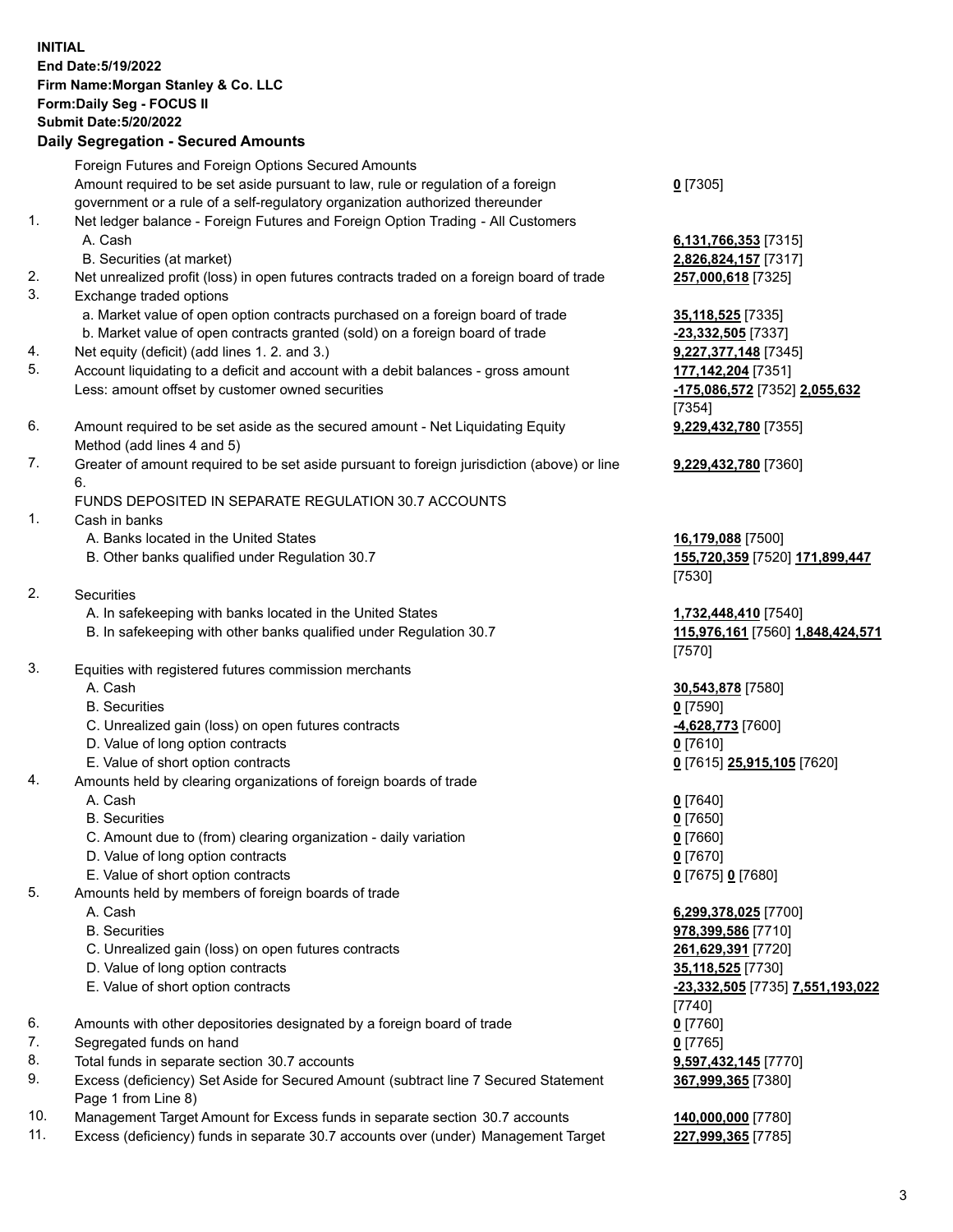**INITIAL End Date:5/19/2022 Firm Name:Morgan Stanley & Co. LLC Form:Daily Seg - FOCUS II Submit Date:5/20/2022 Daily Segregation - Segregation Statement** SEGREGATION REQUIREMENTS(Section 4d(2) of the CEAct) 1. Net ledger balance A. Cash **23,730,886,297** [7010] B. Securities (at market) **9,113,240,463** [7020] 2. Net unrealized profit (loss) in open futures contracts traded on a contract market **-4,910,314,239** [7030] 3. Exchange traded options A. Add market value of open option contracts purchased on a contract market **3,132,843,566** [7032] B. Deduct market value of open option contracts granted (sold) on a contract market **-2,358,521,460** [7033] 4. Net equity (deficit) (add lines 1, 2 and 3) **28,708,134,627** [7040] 5. Accounts liquidating to a deficit and accounts with debit balances - gross amount **585,400,132** [7045] Less: amount offset by customer securities **-584,024,813** [7047] **1,375,319** [7050] 6. Amount required to be segregated (add lines 4 and 5) **28,709,509,946** [7060] FUNDS IN SEGREGATED ACCOUNTS 7. Deposited in segregated funds bank accounts A. Cash **3,819,167,775** [7070] B. Securities representing investments of customers' funds (at market) **0** [7080] C. Securities held for particular customers or option customers in lieu of cash (at market) **3,542,171,102** [7090] 8. Margins on deposit with derivatives clearing organizations of contract markets A. Cash **15,426,255,586** [7100] B. Securities representing investments of customers' funds (at market) **0** [7110] C. Securities held for particular customers or option customers in lieu of cash (at market) **5,415,521,857** [7120] 9. Net settlement from (to) derivatives clearing organizations of contract markets **-48,996,801** [7130] 10. Exchange traded options A. Value of open long option contracts **3,132,843,566** [7132] B. Value of open short option contracts **-2,358,521,460** [7133] 11. Net equities with other FCMs A. Net liquidating equity **12,673,219** [7140] B. Securities representing investments of customers' funds (at market) **0** [7160] C. Securities held for particular customers or option customers in lieu of cash (at market) **0** [7170] 12. Segregated funds on hand **155,547,504** [7150] 13. Total amount in segregation (add lines 7 through 12) **29,096,662,348** [7180] 14. Excess (deficiency) funds in segregation (subtract line 6 from line 13) **387,152,402** [7190] 15. Management Target Amount for Excess funds in segregation **235,000,000** [7194]

16. Excess (deficiency) funds in segregation over (under) Management Target Amount Excess

**152,152,402** [7198]